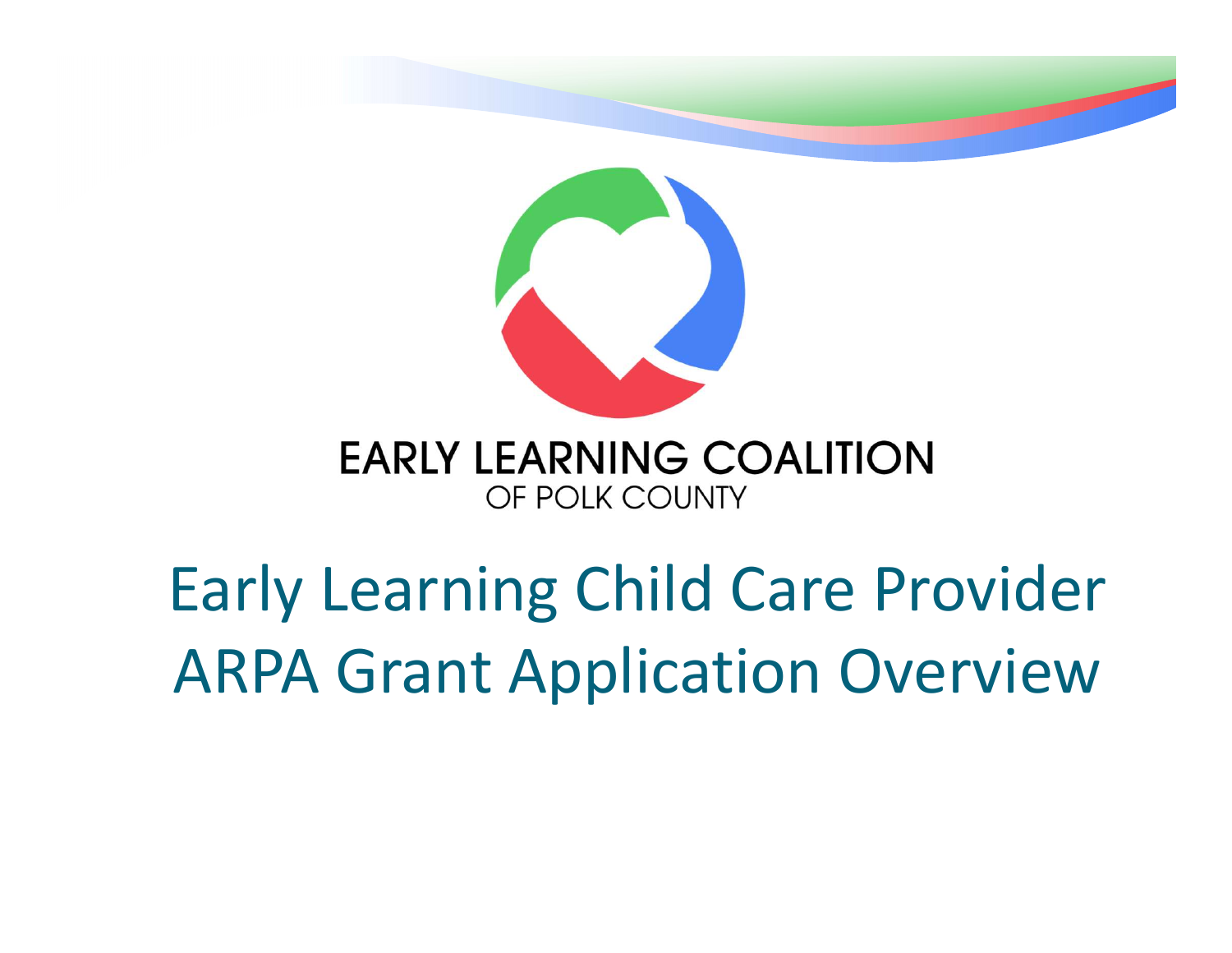

#### What is it?

- ARPA = American Rescue Plan Act
- Goals:
	- Stabilize and support early learning providers
	- Expand access to high quality providers
	- Invest in quality
	- Invest in early learning workforce
	- Strengthen providers
- Minimum payment: \$12,000 per provider!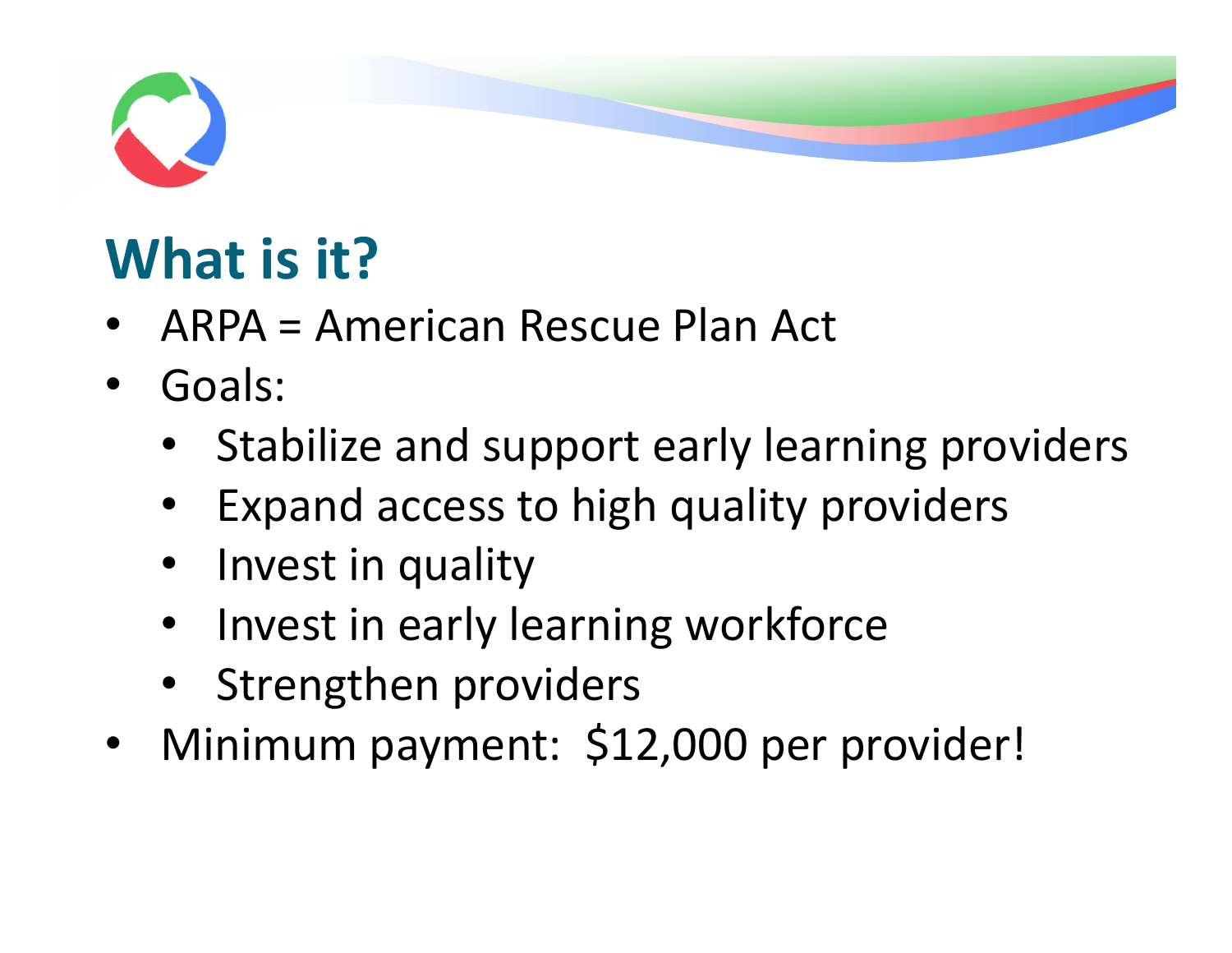

#### Who is eligible?

- All licensed and license-exempt providers
- Child care centers and family home providers
- Currently open, or closed for reasons related to COVID-19 public health emergency
- ELIGIBLE are:
	- Licensed, regulated, or registered and met all applicable requirements as of March 11, 2021 OR
	- CCDF-eligible at date of application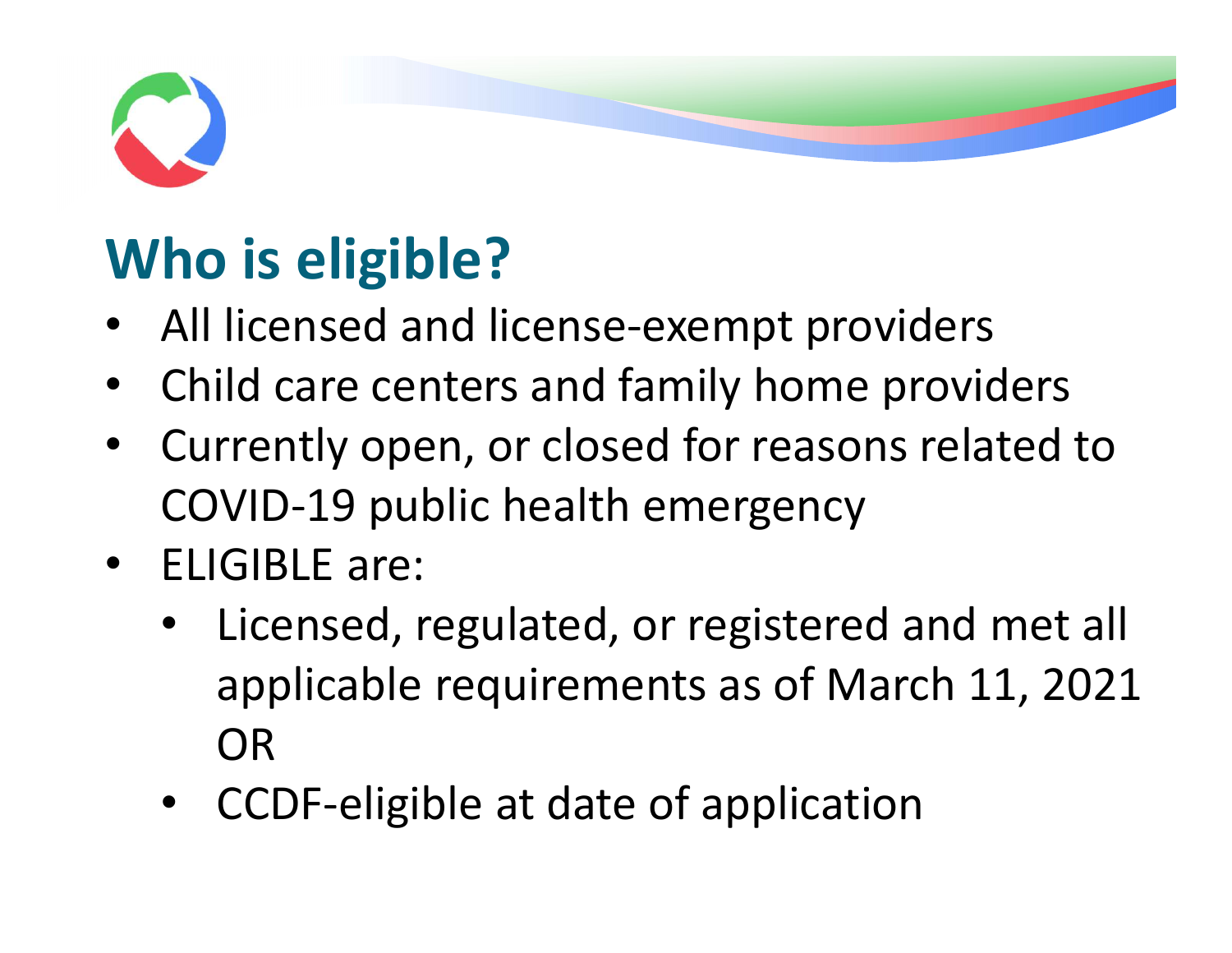

#### To apply, you will need:

- Provider Portal log in information
- Current CCR&R profile
- List of number of children
	- Each age group
	- Head Start
	- School Readiness
- Monthly operating expenses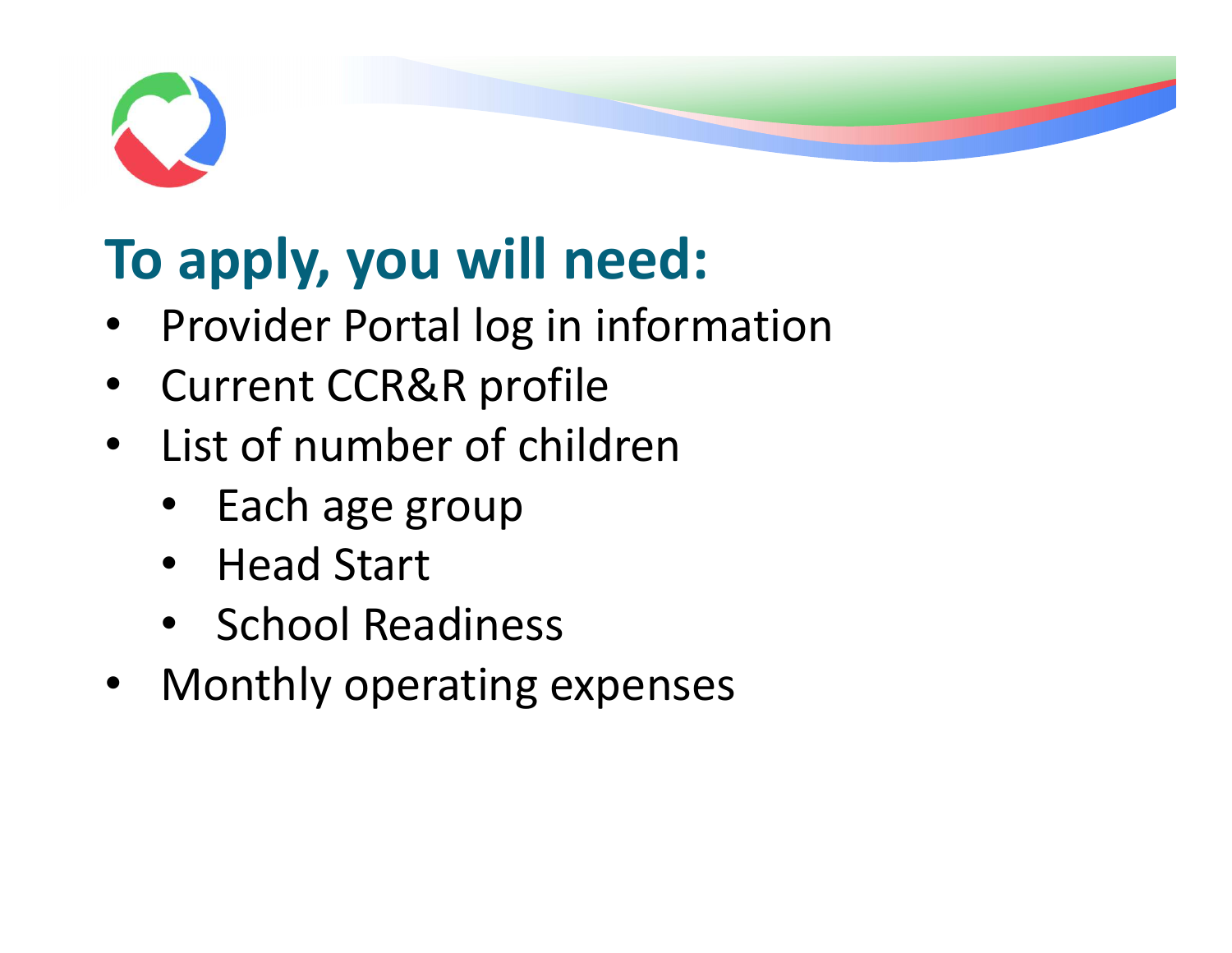

#### NON CONTRACTED PROVIDERS Check your profile!

| A Home | Business - | $Profile -$      | Contracts |  |  |
|--------|------------|------------------|-----------|--|--|
|        |            | Provider Profile |           |  |  |

- Make sure that you have a 2021-22 CCR&R profile.
- Upload your W9, direct deposit form, and voided check on the Documents tab. These must be dated after 02/27/2022.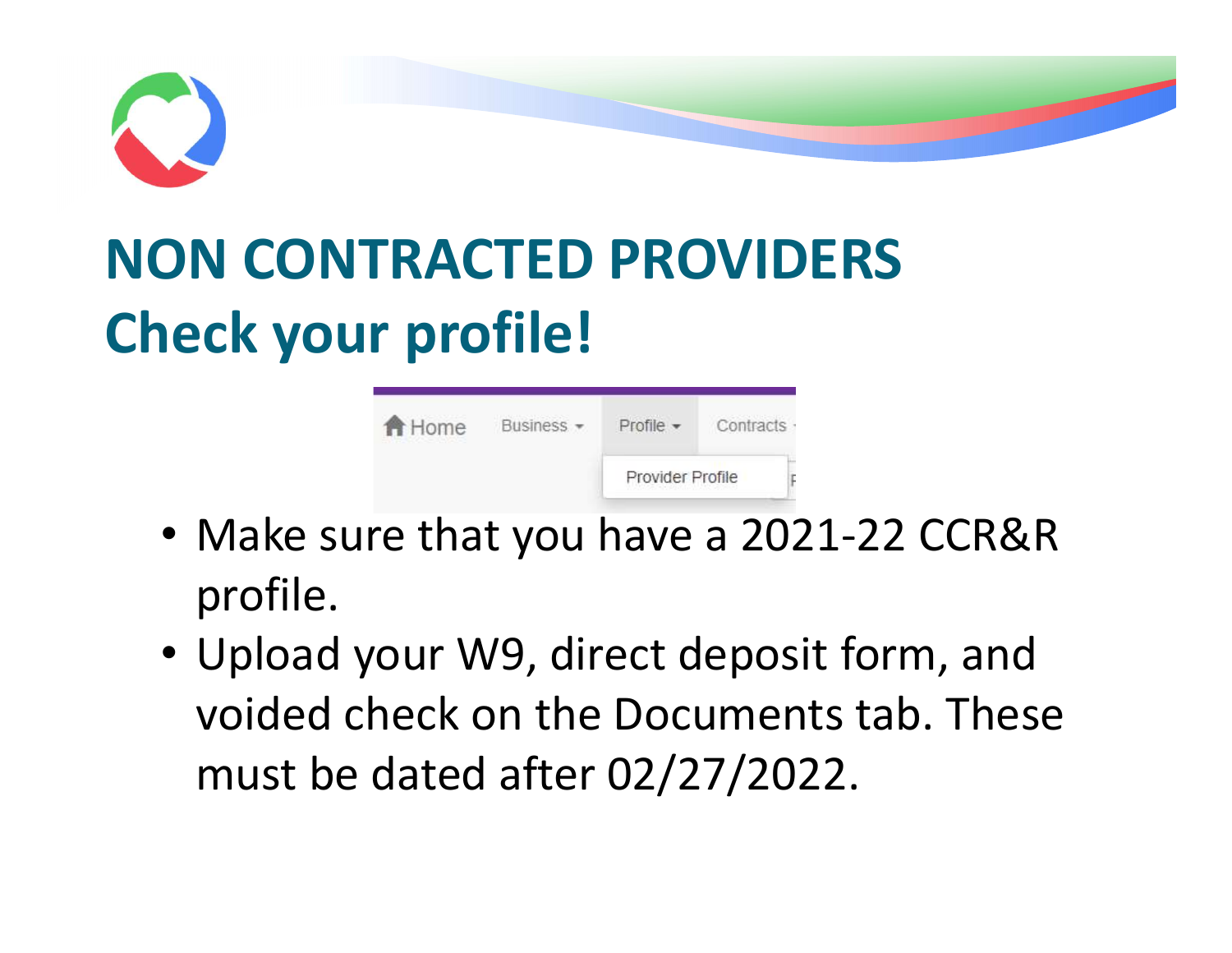

Password

\*\*\*\*\*\*\*\*\*\*



Forgot my password

Change my password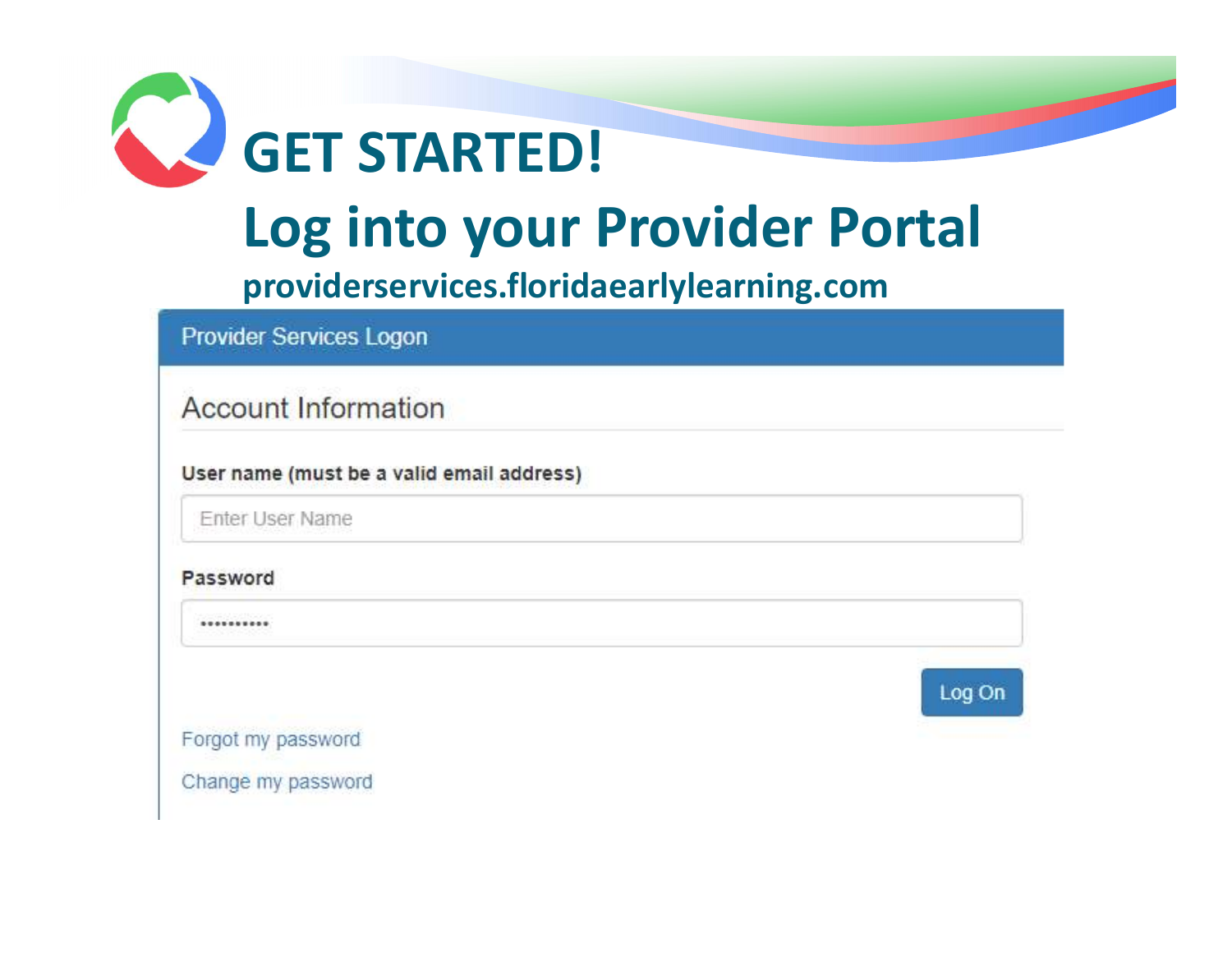

the state of the state of

### Open grant application

#### **Common Tasks**

**Manage Sites** Manage All Sites

**Manage Users** Manage All Users

**Manage VPK Applications and Contracts VPK Provider Application** Manage VPK Instructors, Calendars, and Classes Statewide VPK Provider Contract **VPK Contract Amendment** 

**Manage SR Contracts** Statewide SR Provider Contract **SR Contract Amendment** 

**Surveys/Grant Applications** ARPA Stabilization Subgrant Application

**Preschool Development** Developmental Screening Queue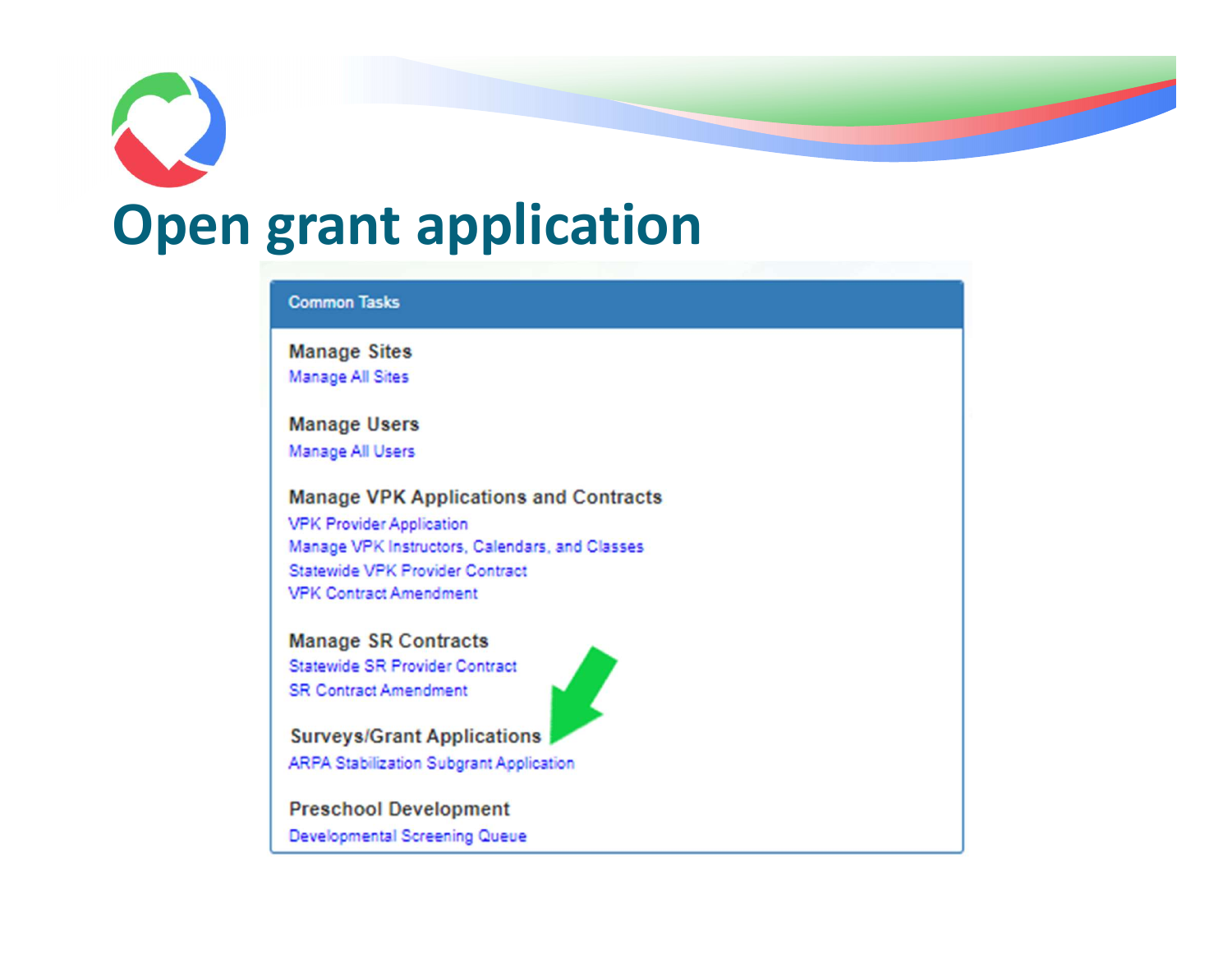

#### SECTION 1: General Applicant Information



- For more information, click the tips icons.
- Fill in all information about the program.
- Confirm that pre-filled information is correct.
- SR CONTRACTED: Select the range for the most recent CLASS score.
	- Non-SR: Select None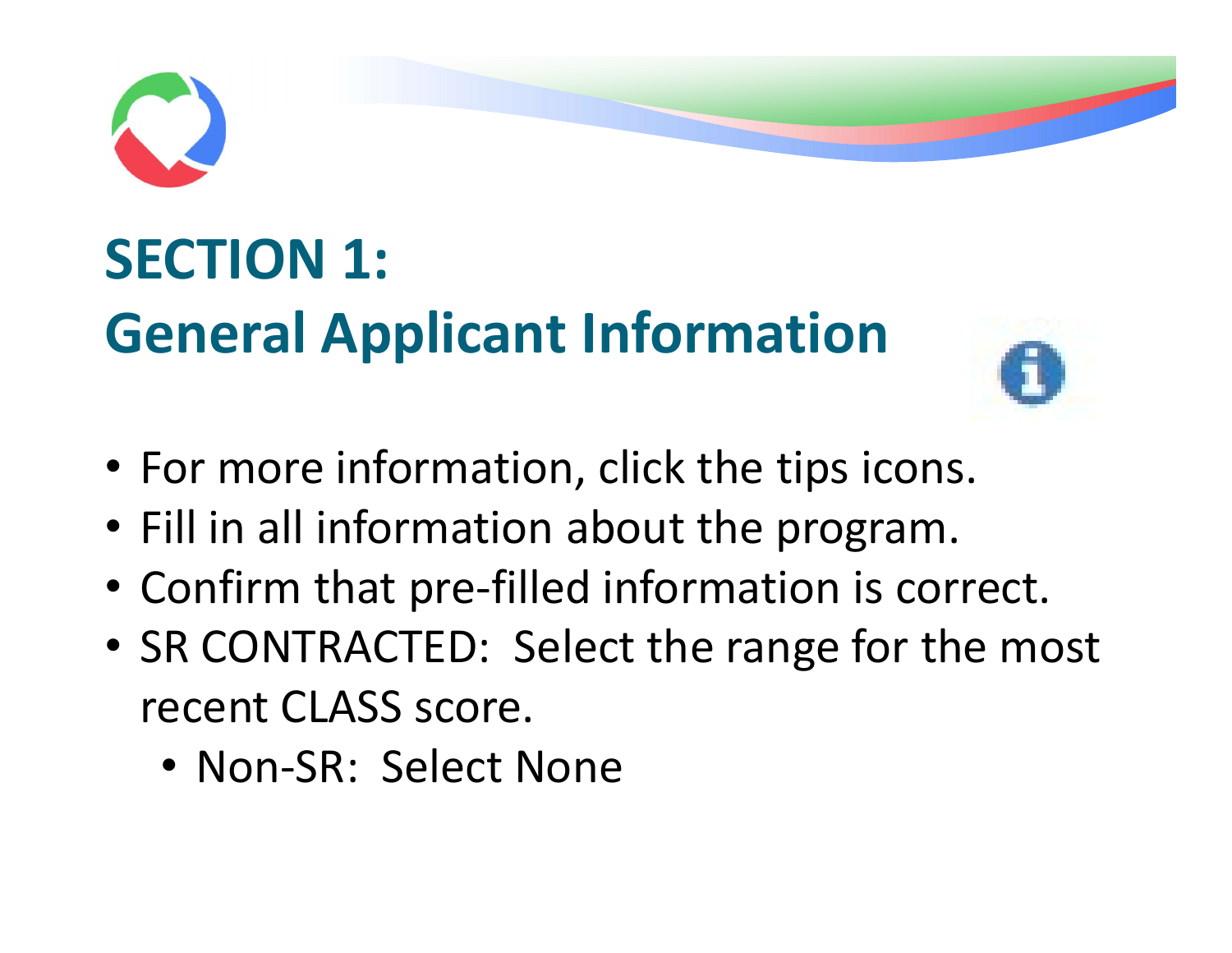

#### SECTION 2: Operational Status

- Answer all questions about the program.
- For W9 and direct deposit date:
	- Contracted: Select 07/01/2021.
	- Non-contracted: Enter the date you submitted.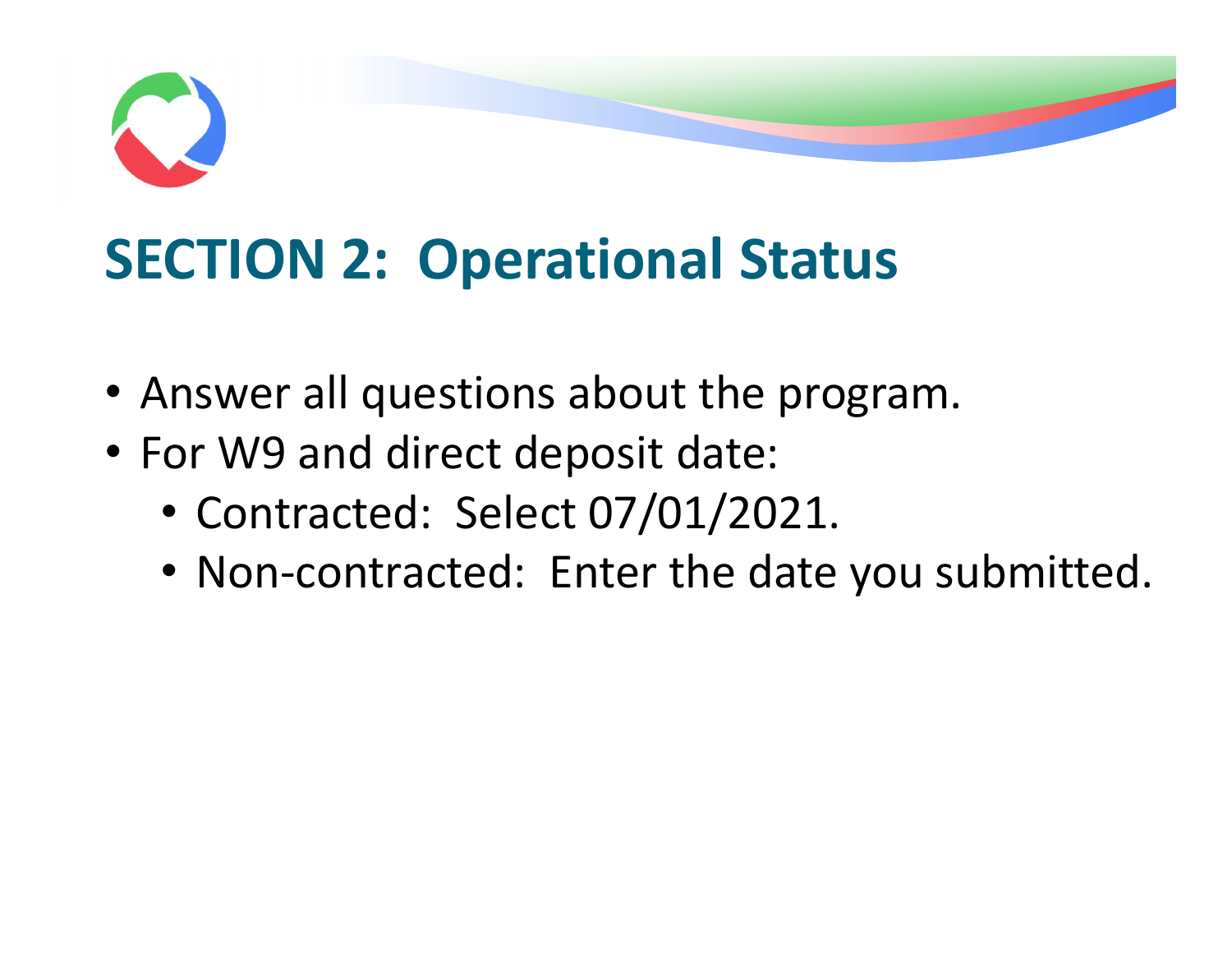# SECTION 3: Child Count Information

- Confirm the licensed capacity for each age group.
- ENROLLMENT (as of date you submit application)
	- Enter the number of children CURRENTLY enrolled in each age group.
	- Of those, enter how many are ONLY in Head Start, and how many are in School Readiness (and possibly Head Start).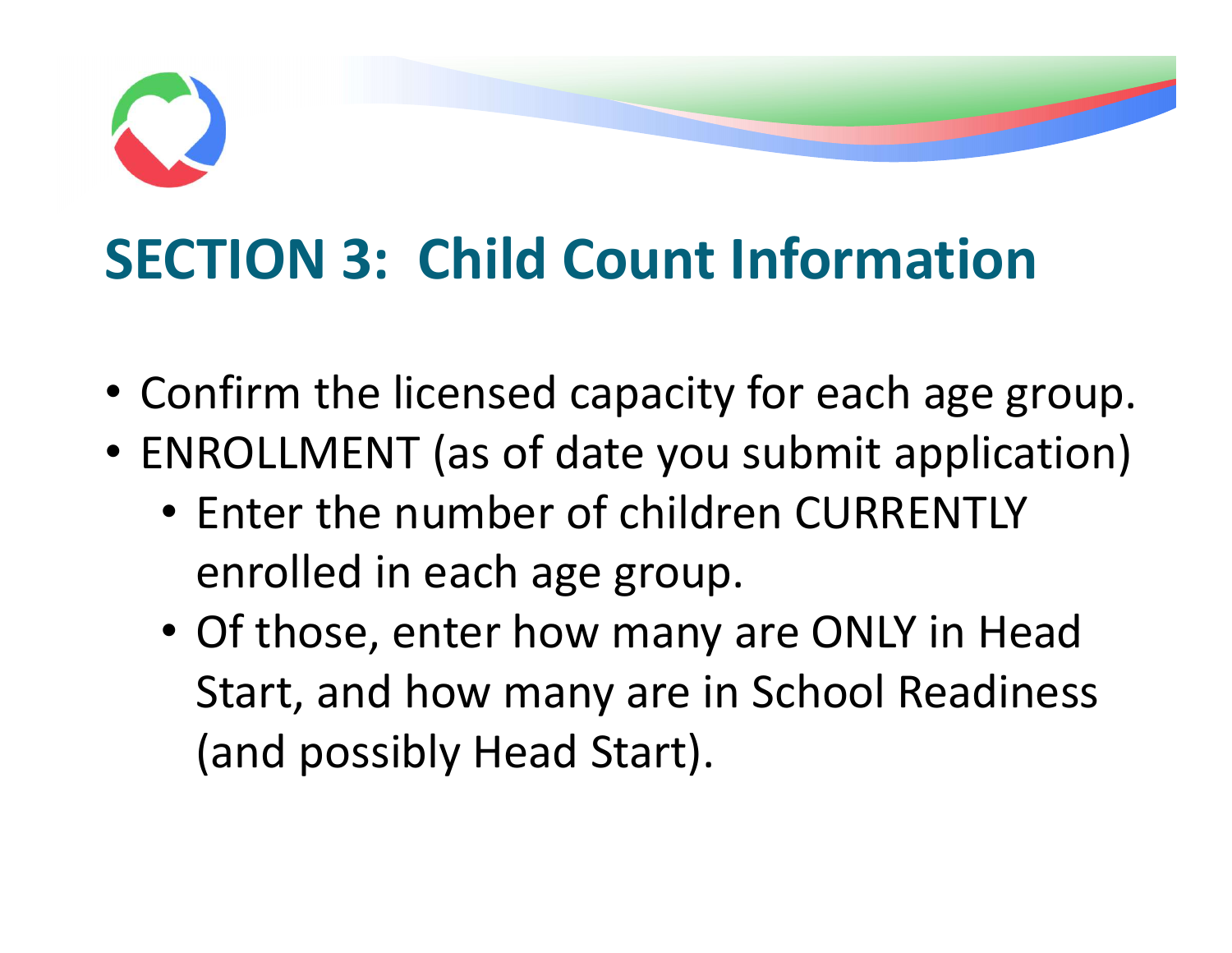# SECTION 4: Average Monthly Expenses

- Enter the average monthly cost of each category of allowable operating expenses.
- For examples of each category, please refer to the ARPA Grant Spending and Documentation Guide, linked at the top of your grant application page.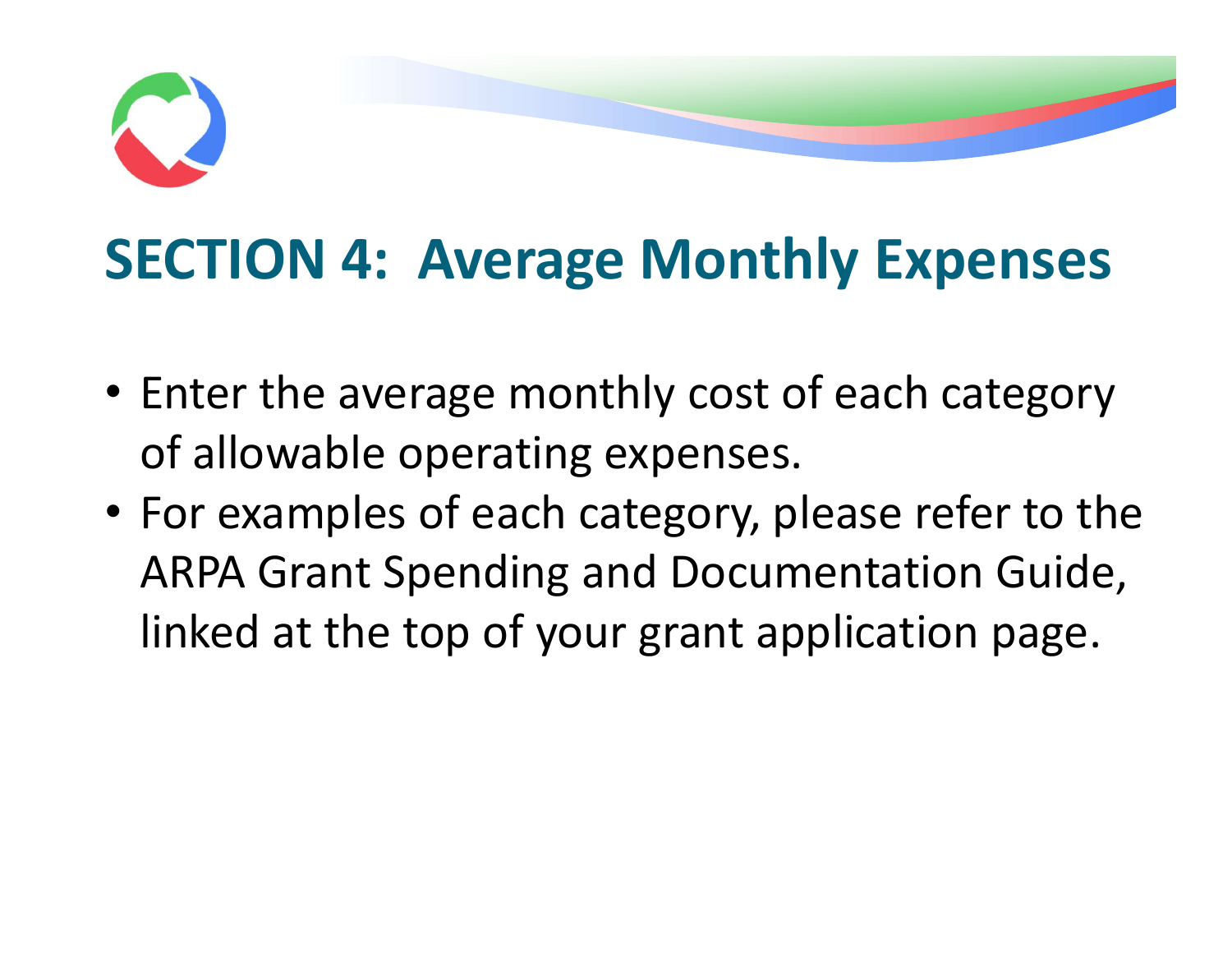

#### SECTION 5: Options for Fund Use

- Grant funds may only be used for select categories.
- You may select multiple categories.
- If you are using funds to reimburse business costs from before March 11, 2021, check Yes for the last question.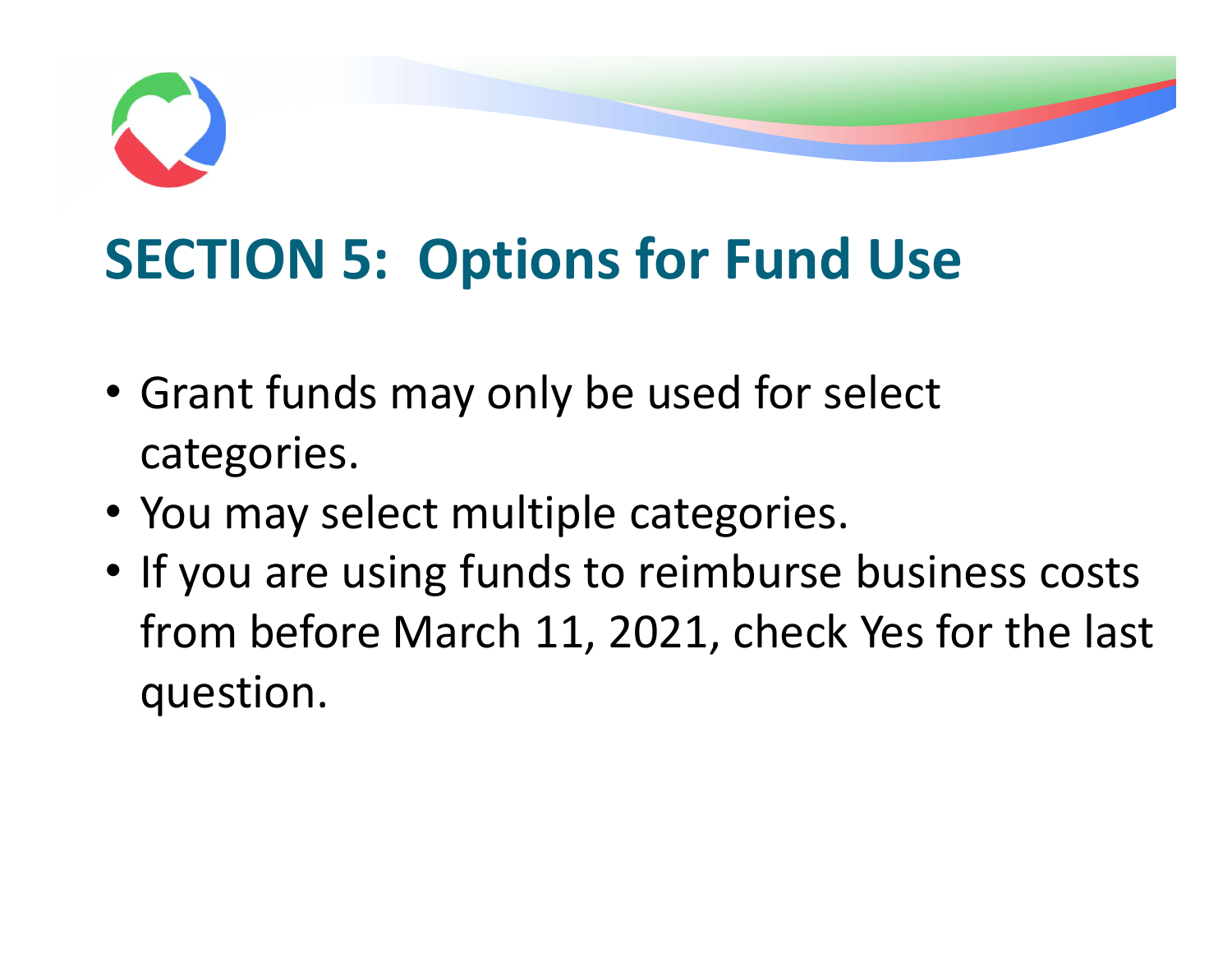

- You cannot edit the amounts lists, or the bonus percentages. This just gives you an estimate of what you may receive in payment.
- WORKFORCE INVESTMENT: If you agree to use at least 25% of the grant for staff, you will receive 10% bonus.
	- NOTE: This is NOT for existing payroll expenses. This is for NEW expenses, such as wage increases.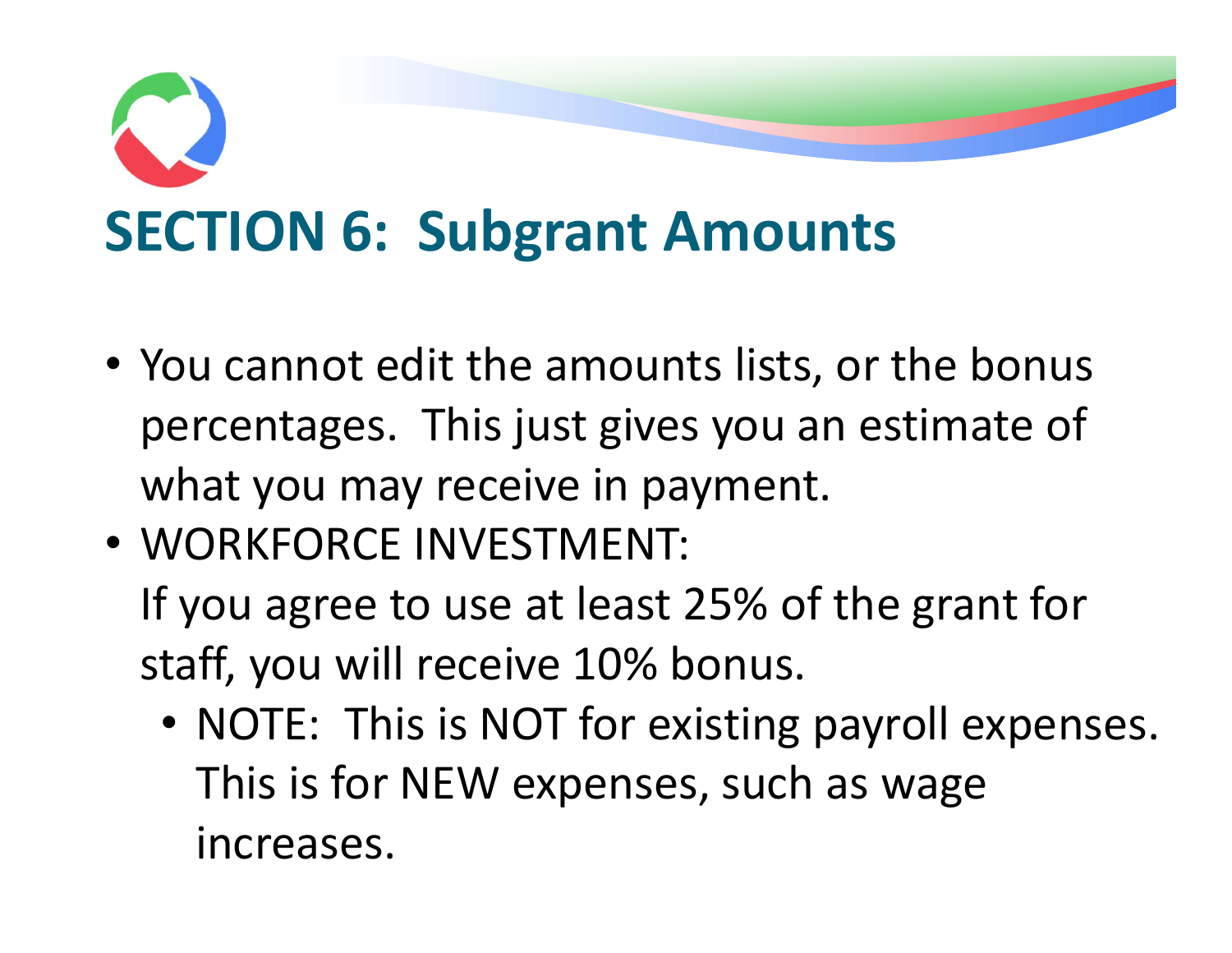### PROVIDER CERTIFICATION

- Carefully read the agreement.
- You may not reduce wages or benefits, furlough staff, or reduce their work hours through September 30, 2023.
- Funds may not be used for general building renovations or facility enhancements not specific to the child care program.
- All grant funds must be spent by September 30, 2023.
- Provider will maintain documentation of how funds are used, and be prepared to show this to DEL if requested.
- Consult with a tax advisor or attorney regarding potential tax consequences of accepting funds.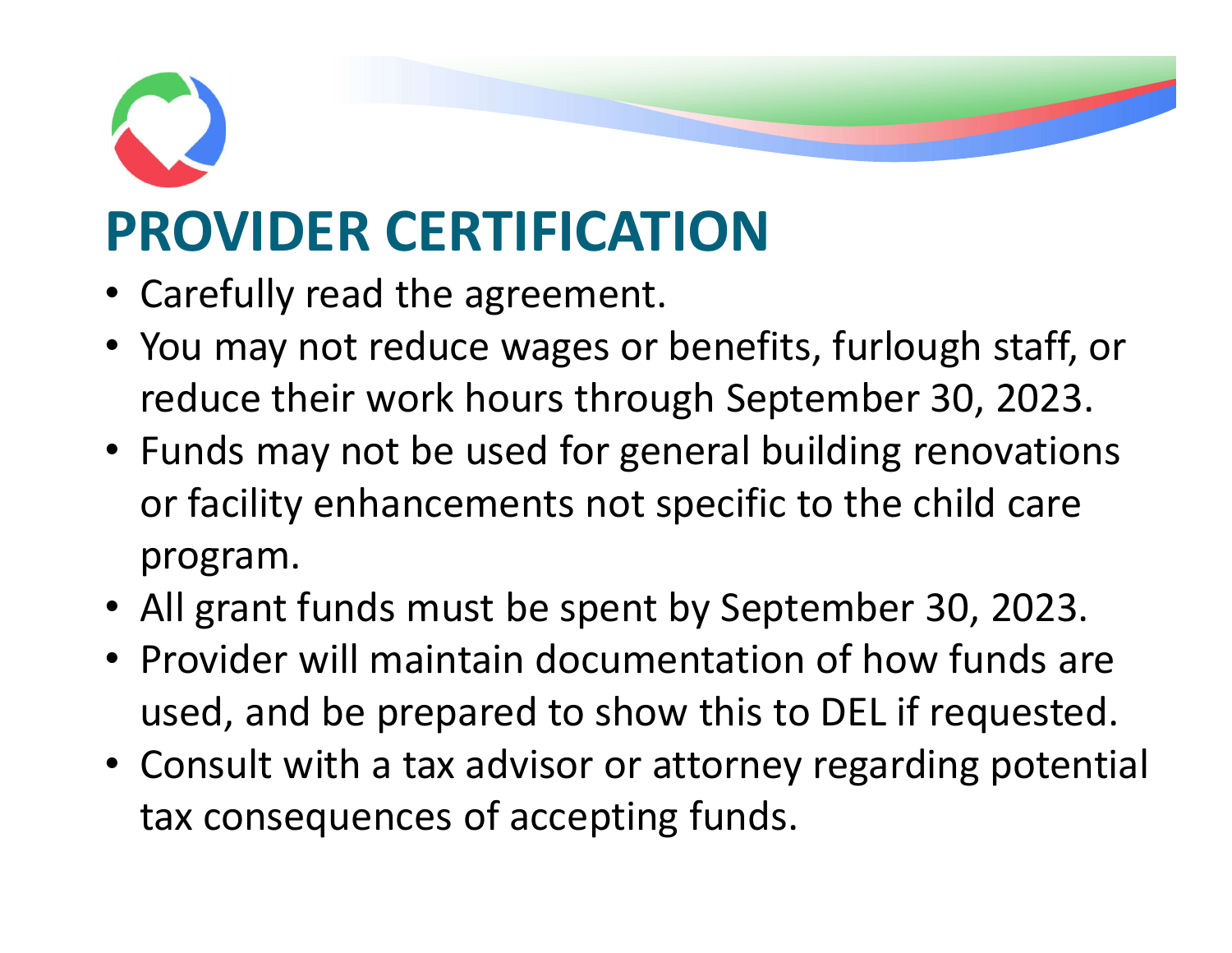

- Submit an electronic signature by typing your full name, exactly as it appears in your Portal Account Information.
- A Submit button will display when all fields are complete. If you do not see a Submit button, review the application for missing information.
- You may Save for Later if you wish to return to the application before submitting.
- When ready, click the Submit button.
- Once submitted, you cannot edit, so be sure that everything is correct.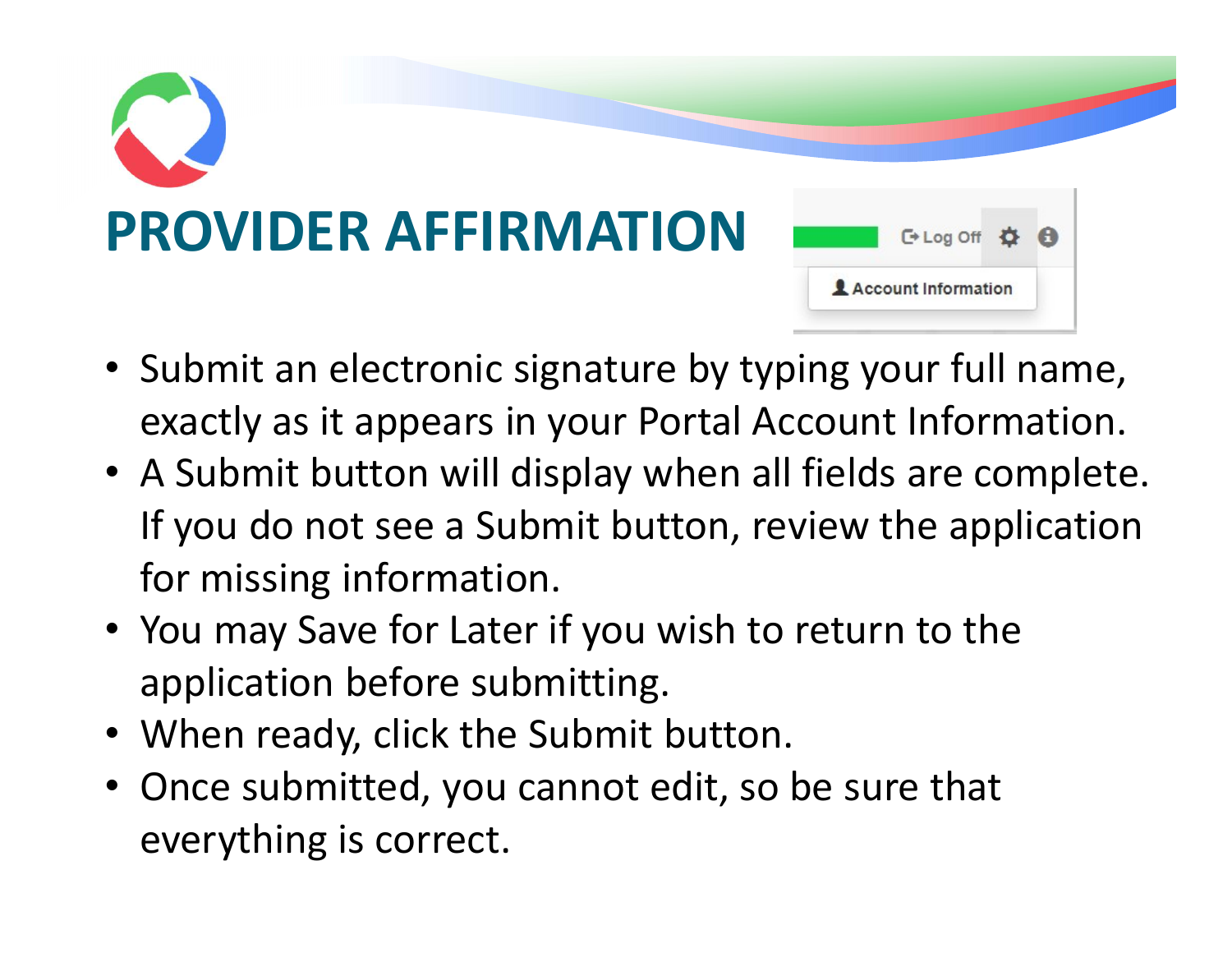

#### • Once the application is submitted, it will be sent to ELC

- for review.
- Applications are reviewed twice a month.
- If there are any issues, ELC staff will let you know.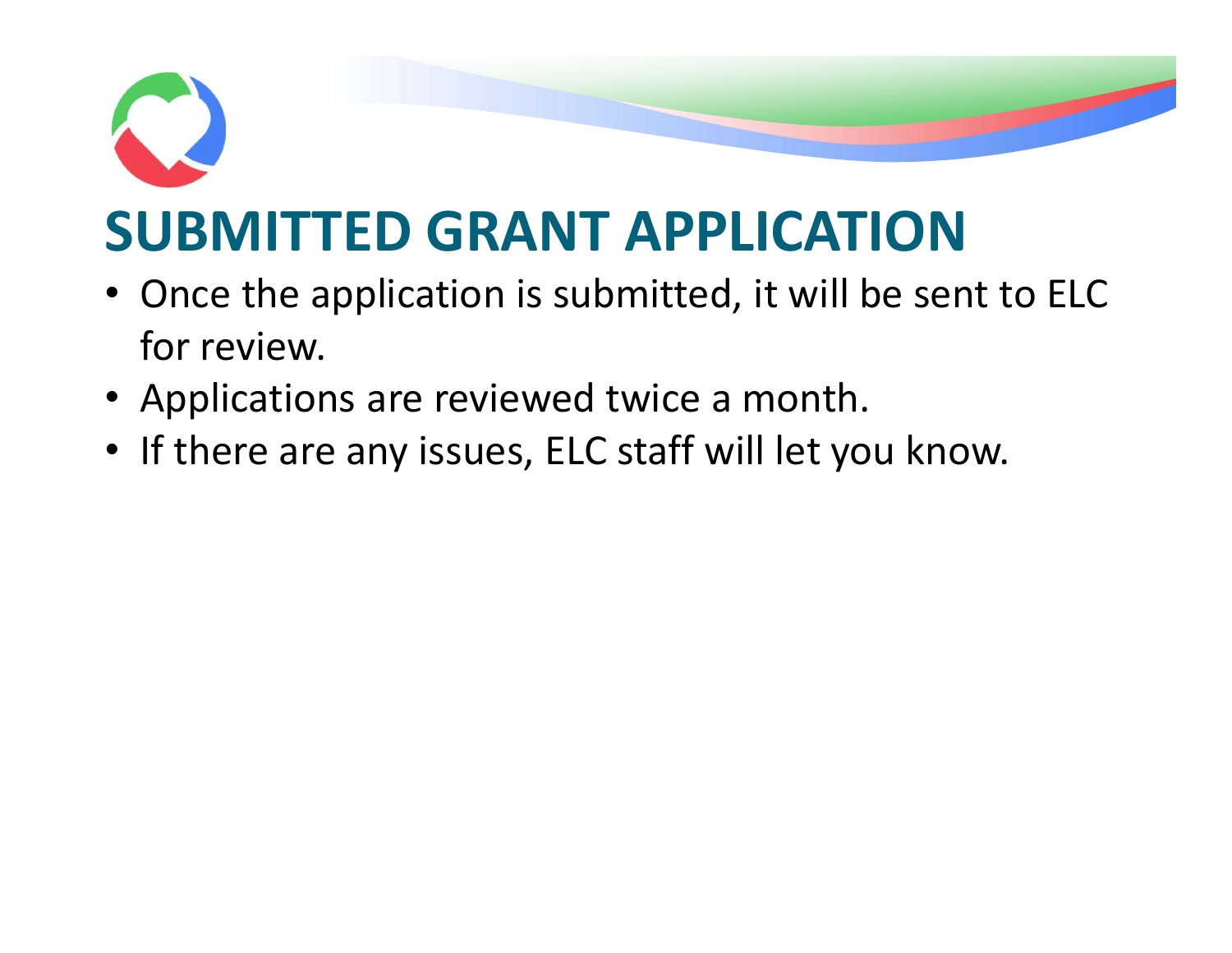## GRANT PAYMENTS

- Grant payments will be made at designated times, determined by the Division of Early Learning and the Early Learning Coalition of Polk County.
- There will be multiple payments for the award amount.
- Payments will be made as direct deposits to the bank account listed.